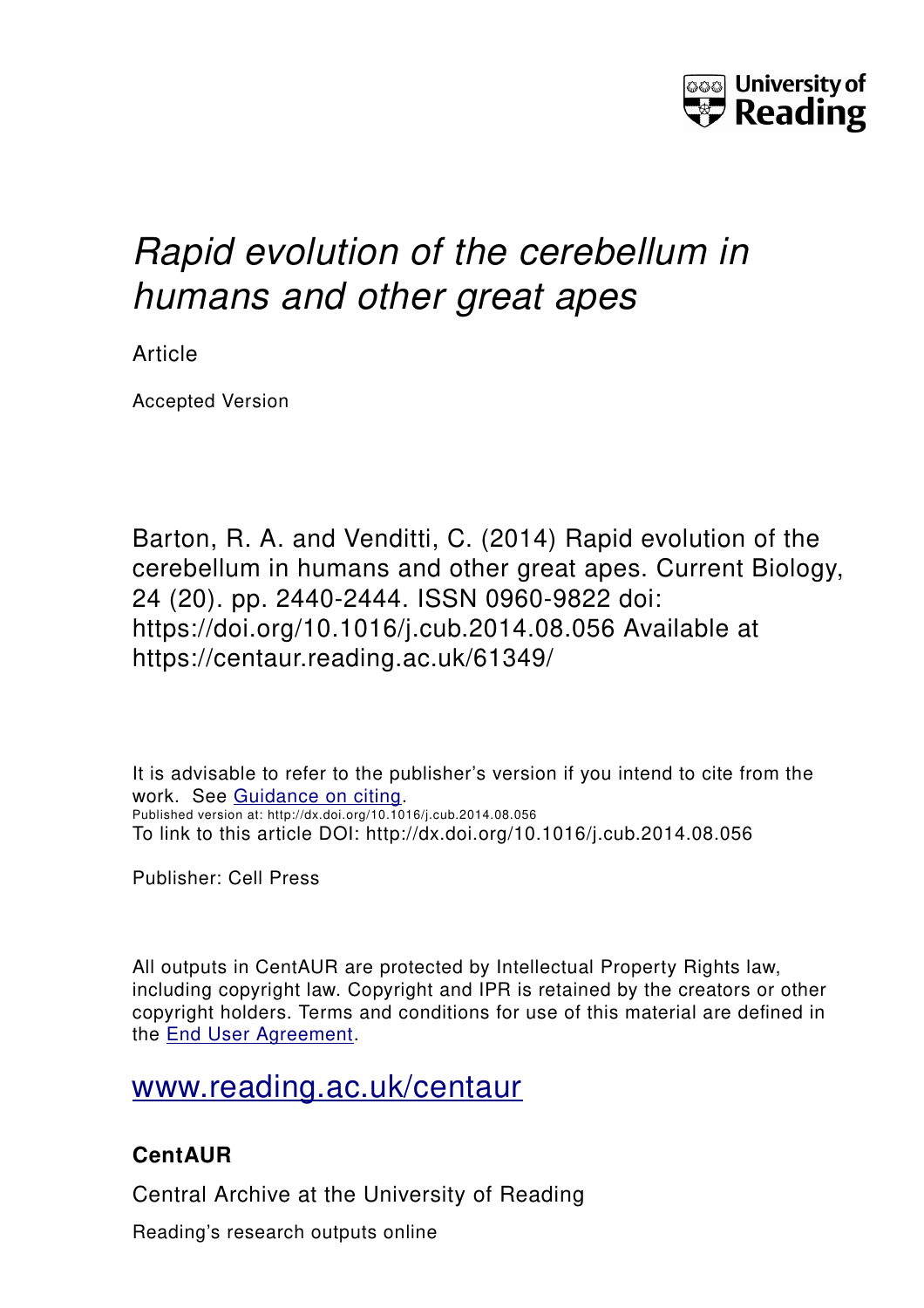#### **Rapid evolution of the cerebellum in humans and other great apes**

Robert A Barton<sup>1,\*</sup> and Chris Venditti<sup>2\*</sup>

<sup>1</sup> Evolutionary Anthropology Research Group, Durham University, Durham DH1 3LE r.a.barton@durham.ac.uk, tel. +44(0) 191 3341603

<sup>2</sup>School of Biological Sciences, University of Reading, Reading, RG6 6BX, UK.

c.d.venditti@reading.ac.uk, tel. +44 (0) 118 378 4683

\*corresponding authors.

**Running title:** cerebellum evolution in apes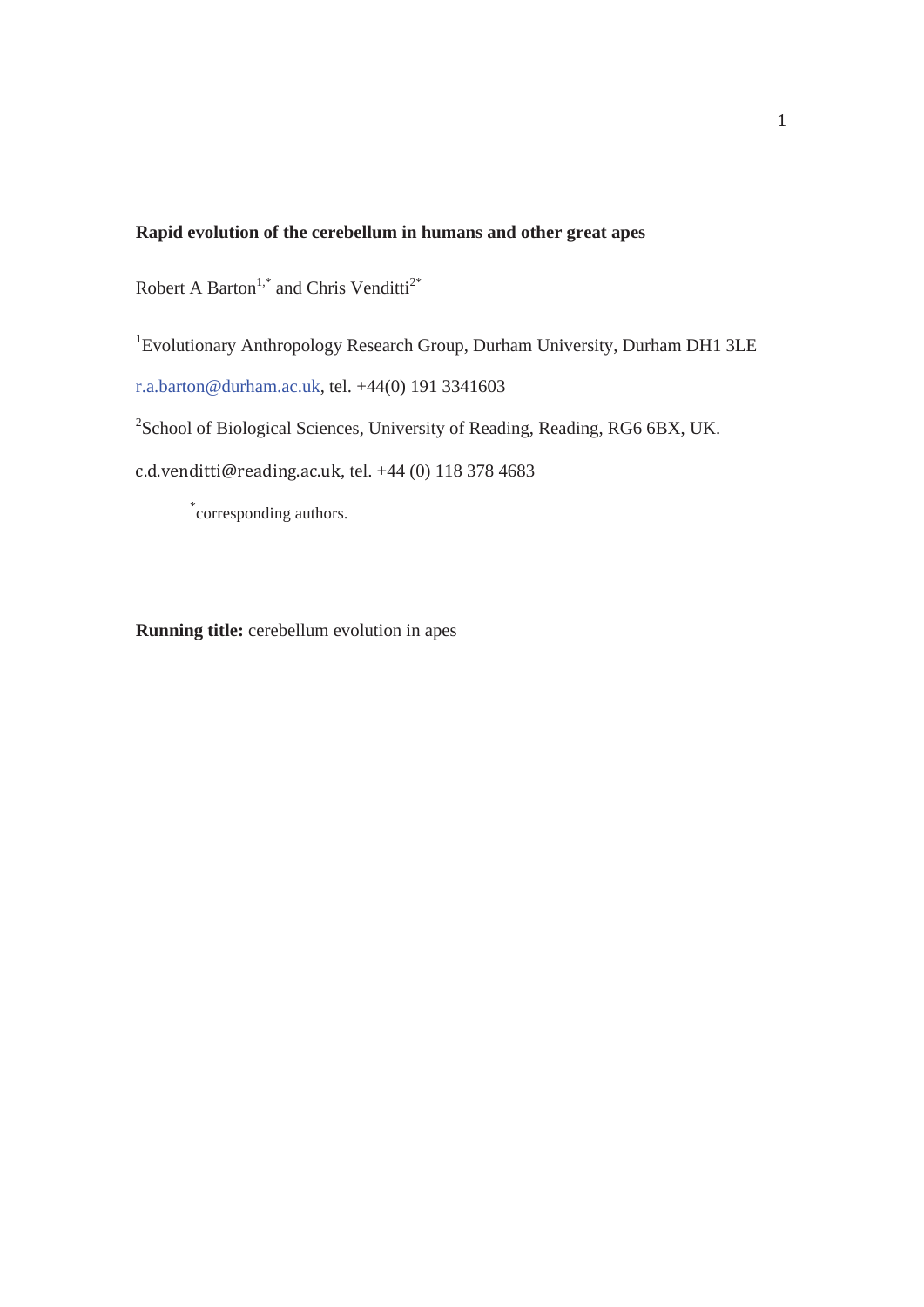#### **Summary**

Humans' unique cognitive abilities are usually attributed to a greatly expanded neocortex, which has been described as "the crowning achievement of evolution and the biological substrate of human mental prowess" [1]. The human cerebellum, however contains four times more neurons than the neocortex [2], and is attracting increasing attention for its wide range of cognitive functions. Using a method for detecting evolutionary rate changes along **the branches of phylogenetic trees, we show that the cerebellum underwent rapid size increase throughout the evolution of apes, including humans, expanding significantly faster than predicted by the change in neocortex size. As a result,**  humans and other apes deviate significantly from the general evolutionary trend for neocortex and cerebellum to change in tandem, having significantly larger  **These results suggest that cerebellar specialization was a far more important component of human brain evolution than hitherto recognized, and that technical intelligence was likely to have been at least as important as social intelligence in human cognitive evolution. Given the role of the cerebellum in sensory-motor control and learning complex action sequences, cerebellar specialization is likely to have underpinned the evolution of humans' advanced technological capacities, which in turn may have been a pre-adaptation for language.**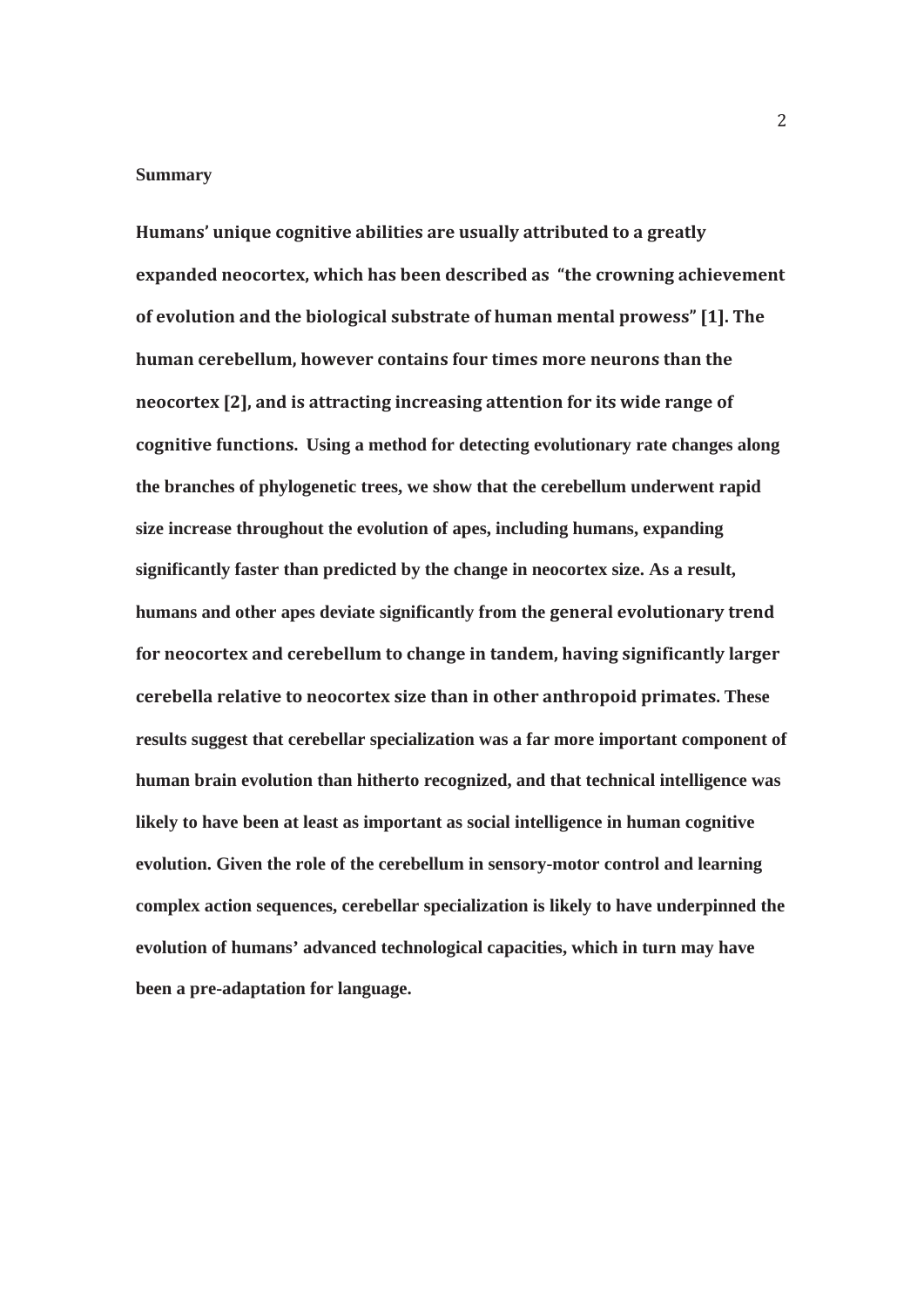### **Highlights**

- The cerebellum expanded rapidly in parallel lineages of apes, including humans
- The cerebellum increased in absolute size and relative to the neocortex
- This expansion began at the origin of apes but accelerated in the great ape clade
- Cerebellar expansion may have been critical for technological intelligence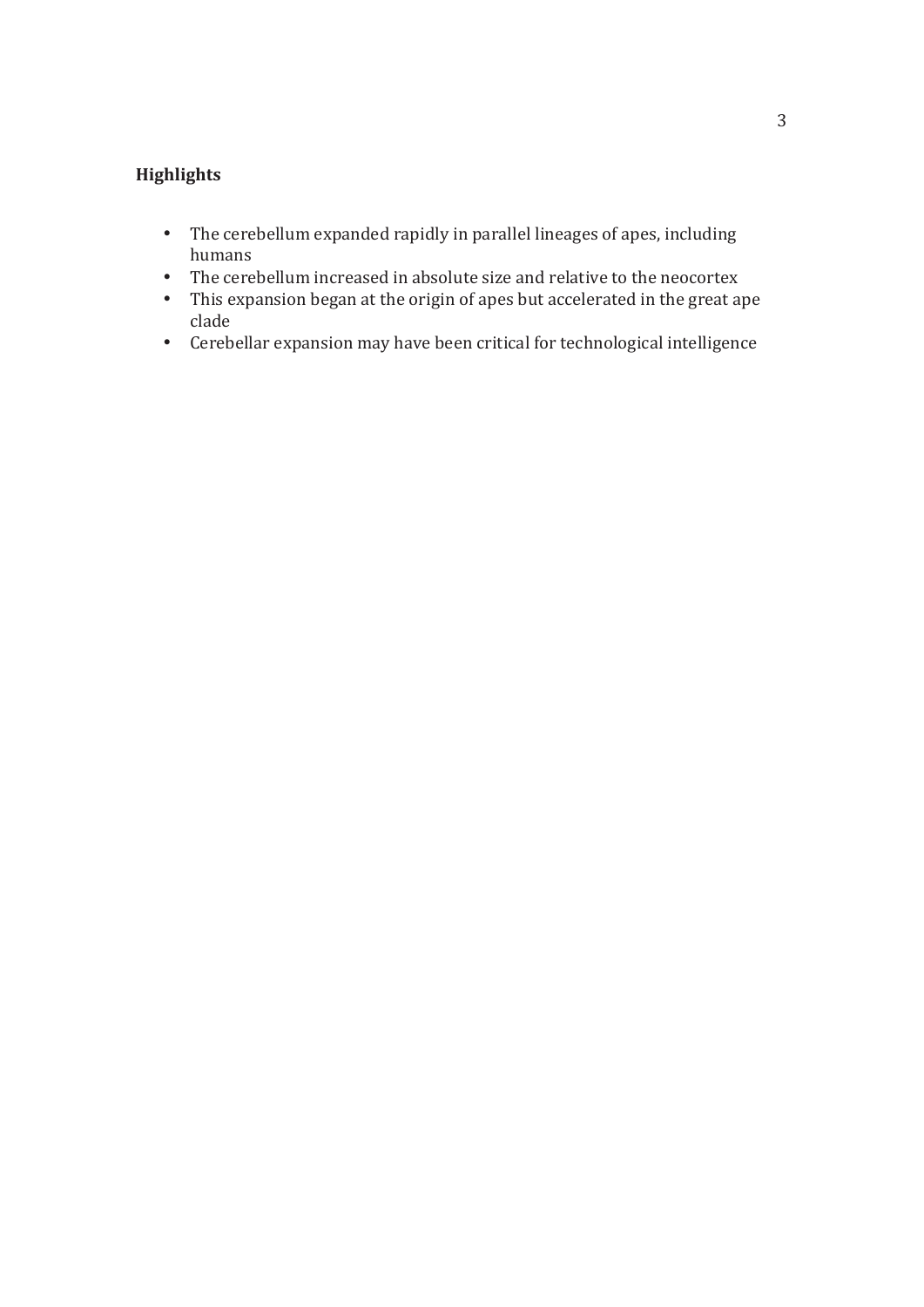#### **Results and Discussion**

We apply a method for estimating branch-specific evolutionary rates on a phylogeny [3] to comparative neuro-volumetric data (see Supplemental Information for data and sources), allowing us to detect shifts in the rates of evolutionary size change in individual brain structures. In line with previous studies indicating a strong general pattern of correlated evolution between cerebellum and neocortex [4-6], rates of size change in these two structures are significantly associated ( $\beta$ =0.94, t=35.95, p<0.0001), and both increased on phylogenetic branches within the ape clade (Figure 1 and ref [5]). However, our analysis reveals a striking deviation of apes from the otherwise tightly correlated evolution between the two structures, with ape branches showing a marked increase in the rate of cerebellar relative to neocortical expansion (Figure 2). Branches within the ape clade show a significantly faster rate of cerebellar relative to neocortical evolution than found on the rest of the tree ( $\beta_{\text{ape}}$ =1.12, t=5.61, p<0.0001), and this remains true even when comparing ape branches only to those other branches showing a relative increase ( $\beta_{\text{ave}}$ =1.29, t=7.33, p<0.0001). Rates of cerebellar relative to cortical evolution were up to 6 times faster on ape compared to non-ape branches (Table 1).

Increased relative cerebellar rates are apparent on the ancestral ape branch (Figure 2 and Table 1), suggesting that the initial impetus may have been the demands of below-branch locomotion and arboreal route-planning in large-bodied primates, just as predicted by one theory of ape cognitive evolution [7]. Although Povinelli & Cant  $\left| \mathbf{8} \right|$  argued that this adaptive shift occurred after the split between lesser and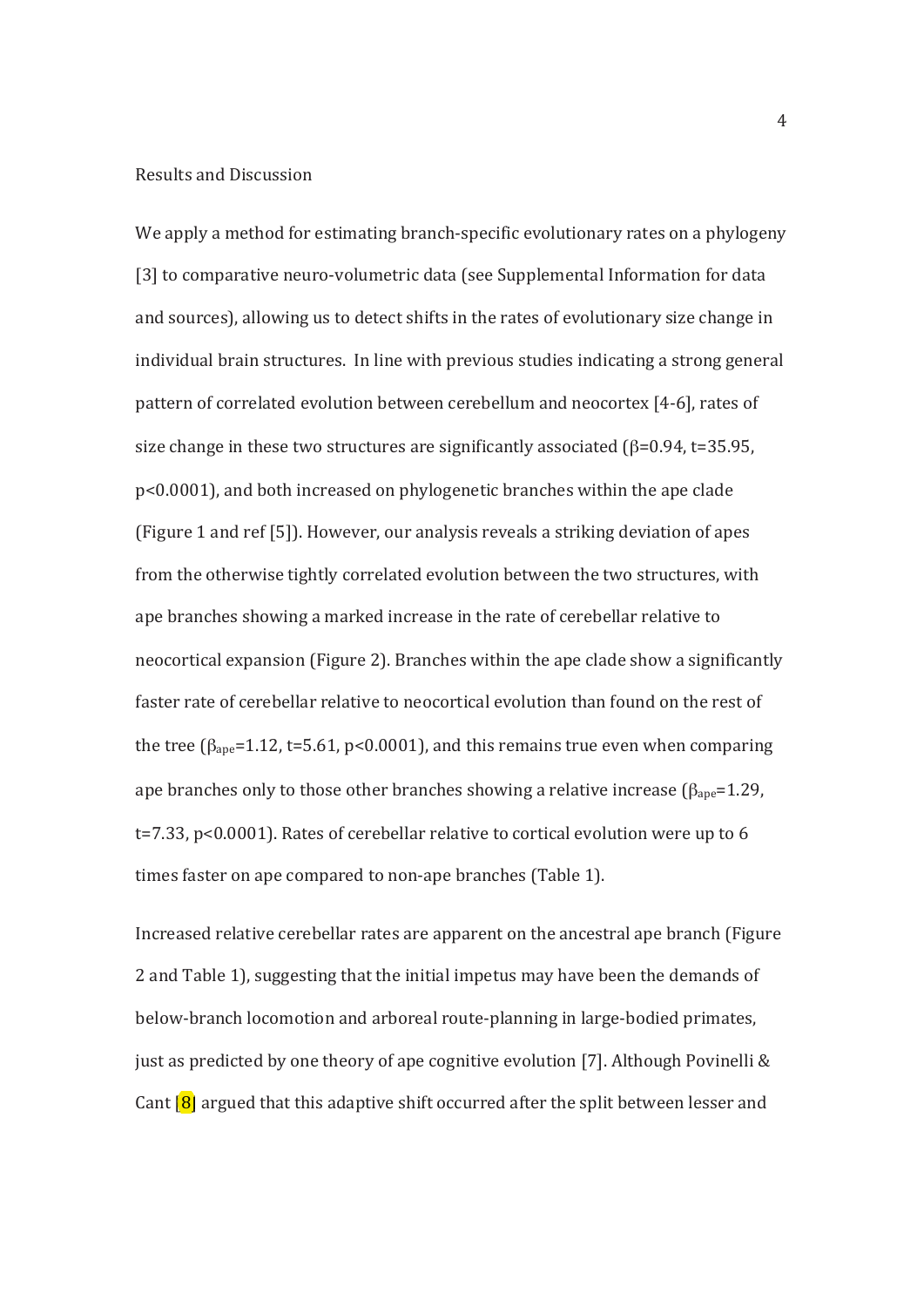great ape lineages, fossil evidence suggests that it predated the split [8], potentially providing the initial impetus for cerebellar expansion, with gibbons (Hylobates) then showing a distinct adaptive shift into a smaller-bodied true brachiation niche. It was during the radiation of the great ape clade, however, that cerebellar expansion became notably rapid. Whilst there was a slight but significant (1.5-fold) increase in the relative rate along the branches leading to all apes, the average relative rate increase along branches within the great ape clade was 3.2-fold, including a 3.6-fold increase on the branch leading to *Homo* (Figure 2 and Table 1).

If the acceleration we observe in cerebellar relative to neocortical rates across ape lineages reflects directional selection for enlargement, cerebellum size should be significantly larger relative to neocortex size in apes than in non-apes (a "grade" shift") [9,10]. Indeed, in our combined data set, ape cerebella are significantly larger than predicted from the scaling relationship with neocortex size (Figure 3; phylogenetic ANCOVA with log cerebellum volume as dependent variable, log neocortex as covariate, apes versus non-apes,;  $\lambda$ =0.63, t<sub>2.34</sub>=3.08, p=0.004). This result is strengthened slightly by controlling for body mass by including it as an additional covariate in the model (ANCOVA  $t_{3,33}$ =3.46, p=0.001;  $\lambda$ =0.46; effect of body mass,  $t_{3,33}=1.92$ , p=0.06). The grade shift is also apparent in the individual volumetric data sets making up our combined data (Supplemental Figure 1A-F). Moreover, the same pattern is evident in further data sets on cerebellar mass (Supplemental Figure 1G), cerebellar granule cell layer volume (Supplemental Figure 1H), and - when an outlier with high leverage on the regression slope is excluded - in numbers of cerebellar neurons (Supplemental Figure 1I). Considering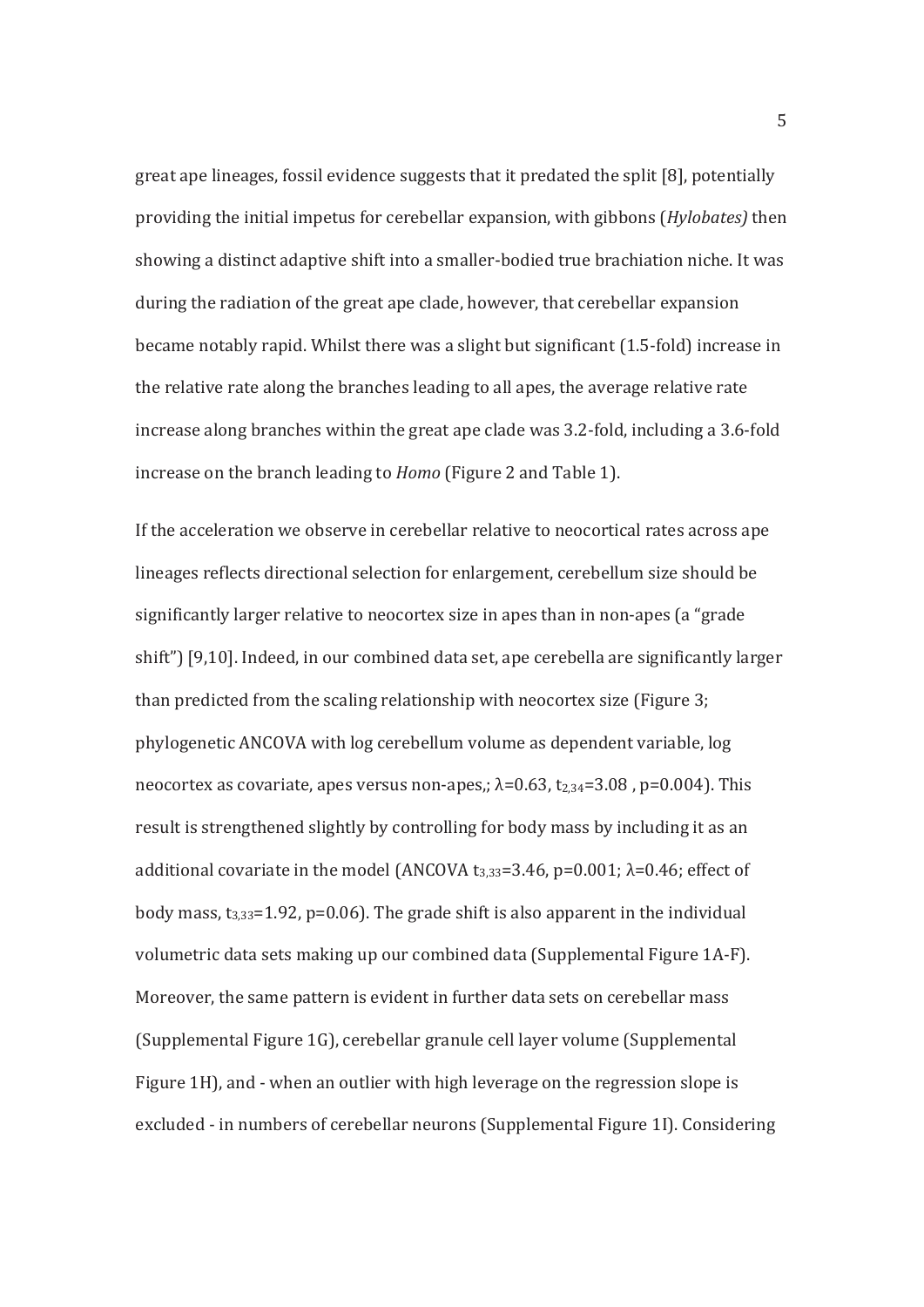data on cerebellar to cortical neuron number, humans (the only ape for which such data are available for both structures) fall above the regression line for non-apes (Supplemental Figure 2).

Two of the studies providing volumetric data noted a difference between apes and other primate species, but obtained ambiguous results for humans, with humans appearing to have a relatively small cerebellum [9] or lateral cerebellum [10] relative to the size of the rest of the brain. In contrast, our increased sample size, together with the use of phylogenetic methods for estimating evolutionary rates and allometric slopes, suggest that human cerebellar expansion represents the extreme - in terms of extension along the same allometric trajectory - of the trend for cerebellar specialization shown in apes generally. Although it has been claimed that the human brain conforms to a general linear scaling law for numbers of cerebellar to neocortical neurons in all non-human primates, dictating that the ratio between these neuron numbers is approximately constant across species [2.11], the ratio of 4.2 cerebellar to each cortical neuron in humans contrasts with ratios of 1.2-3.2 in other (non-ape) anthropoids [2].

Our analyses indicate relative cerebellar expansion in apes and provide compelling evidence for a significant shift away from the otherwise tight evolutionary coupling between neocortex and cerebellum [4-6]. It is well known that neocortex volume scales with positive allometry relative to the volume of other brain structures, such that large-bodied and large-brained species tend to have a disproportionately large neocortex [12], perhaps encouraging the traditional view that cortical expansion is

6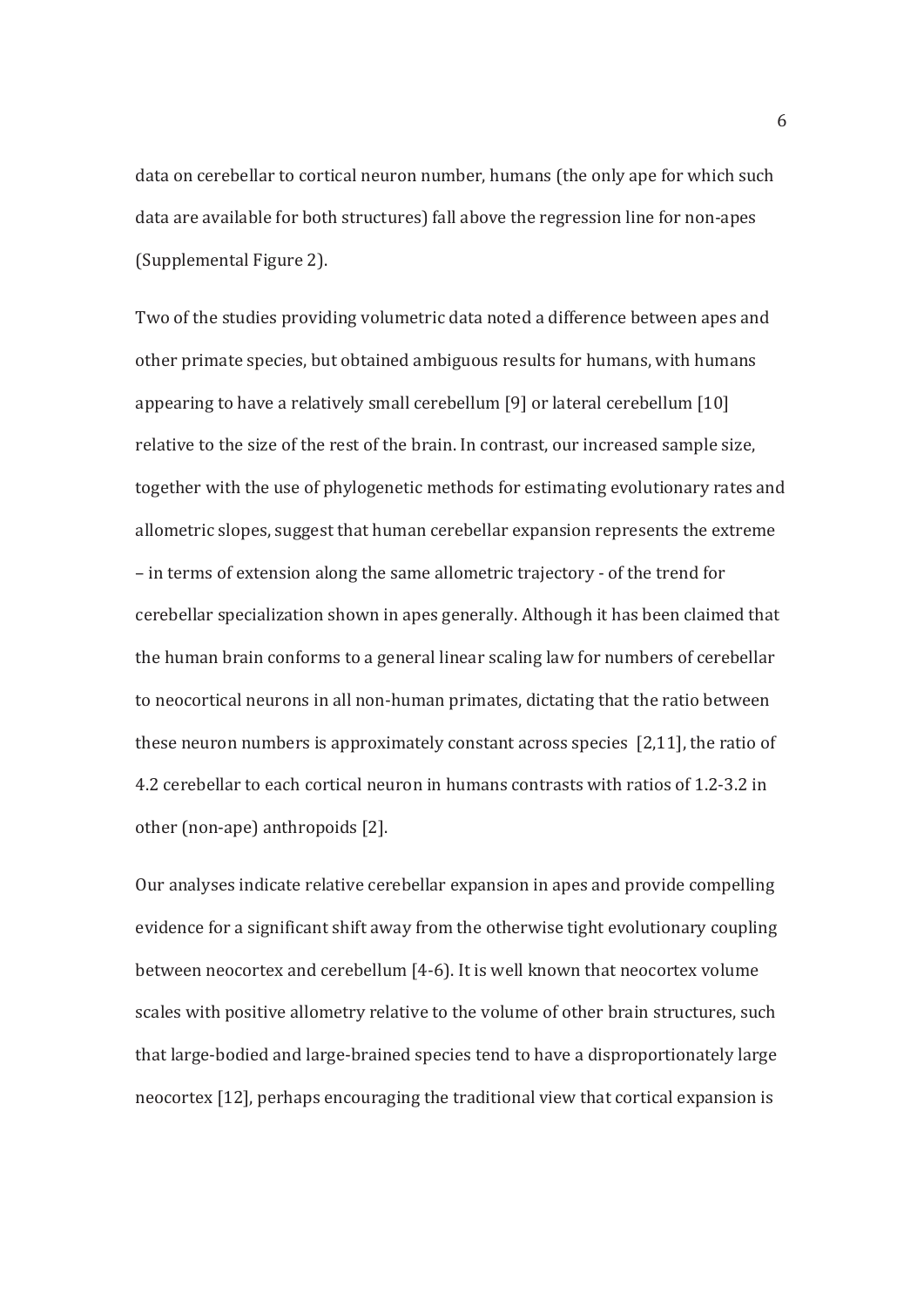the most important feature of mammalian brain evolution. This scaling effect is due primarily to disproportionate expansion of cortical white matter, and secondarily to increases in size of neurons and fibres within grey matter, both associated with the need to maintain functional equivalence in connectivity and long-distance neural conduction in larger nervous systems [6, 13,14]. In the cerebellum, white matter increases less rapidly with overall volume than in the neocortex, whilst neuron number increases more rapidly [6, 11]. Higher ratios of neocortical to subcortical volumes are therefore expected in larger species, such as great apes compared to non-apes, whilst ratios between numbers of neurons remains approximately constant [11]. In a reversal of this general scaling effect, however, the apes in our combined sample have a significantly larger ratio of cerebellum to neocortex volume than do non-apes (PGLS on logged ratios, controlling for body size,  $t_{2,34}$ =2.28, p=0.029). Thus, for example, chimpanzees (*Pan troglodytes*) have a neocortex 230% larger than the neocortex of baboons (Papio) but a cerebellum that is 300% larger, while humans have a neocortex 818% larger than the baboon's but a cerebellum that is 940% larger. These proportional differences are indicative of the extent to which ape brains diverged from those of non-apes as they are counter to the strong general scaling effect in mammalian brains. Using phylogenetic prediction (see Experimental Procedures) we estimate that the human cerebellum (at 139,316 mm<sup>2</sup>) is 31% larger than it would be based on the scaling of these structures in non-apes (predicted value =  $106,198$  mm<sup>2</sup>). Extrapolating from human cerebellar neuron densities [2], this is equivalent to adding approximately 16 billion extra cerebellar neurons relative to the allometric expectation for a non-ape brain of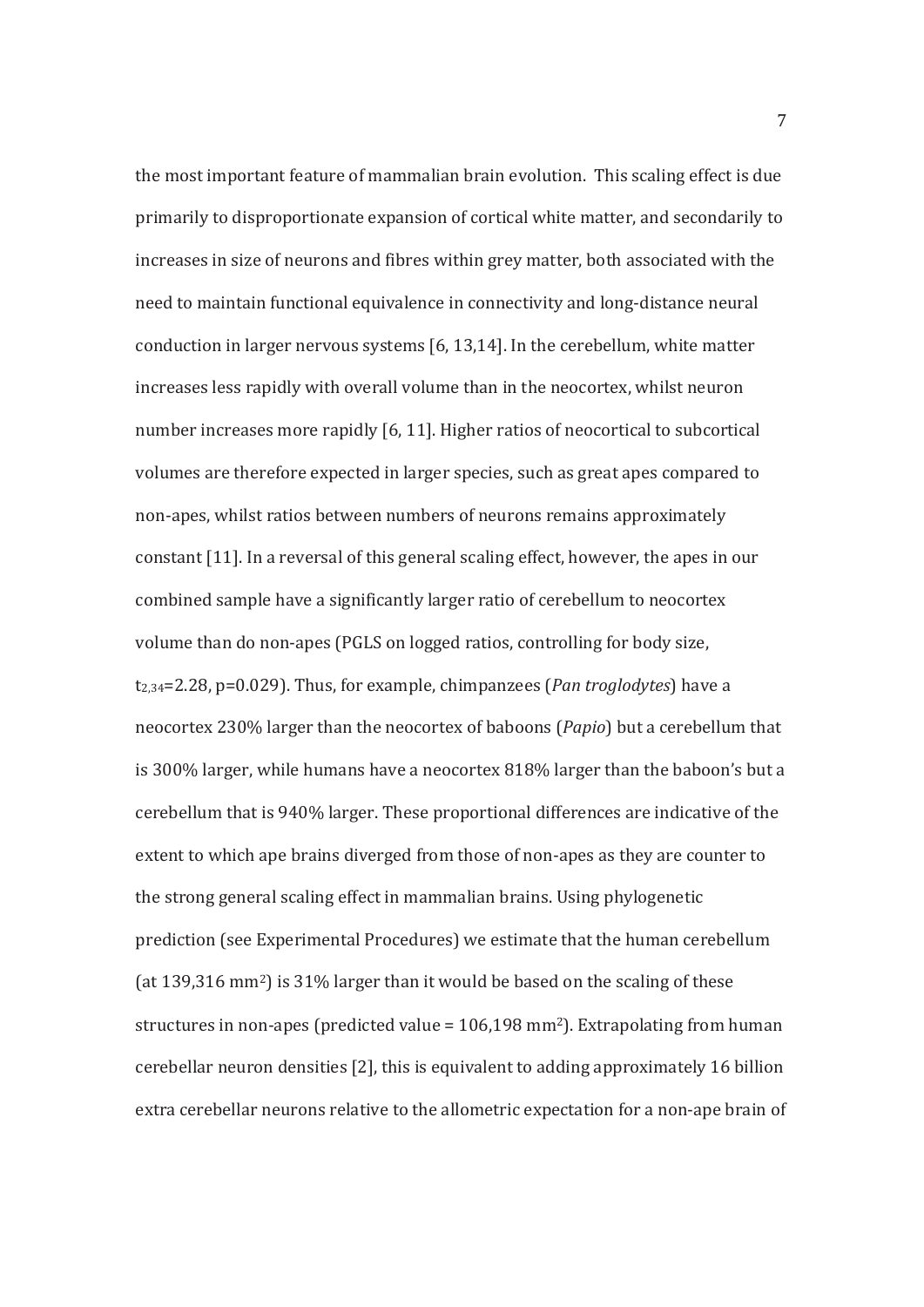human size. Bearing in mind that this figure is the same as the total number of neurons in the human neocortex [2], these extra cerebellar neurons are likely to be of considerable biological significance.

Our results thus repudiate the widespread assumption that the human brain is distinguished primarily by relative expansion of the neocortex, and indicate that commonly used comparative measures such as overall brain size, neocortex size or ratio and number of neocortical neurons fail to capture important aspects of brain evolution. An expanded neocortex has generally been considered to be the substrate of higher cognition [1] and has been linked in particular to the evolution of social intelligence [15]. Human evolution was, however, characterized by increasing technological complexity as well as social complexity. The cerebellum is particularly likely to have played a role in the former, through its involvement in learning of sensory-motor skills, imitation and the production of complex sequences of behaviors such as those involved in making and using tools [16-20].

Although the cerebellum and neocortex tended to evolve together [4-6], reflecting their major anatomical and functional connections [21], our results suggest that natural selection acted disproportionately on the cerebellar components of corticocerebellar mechanisms during the evolution of hominoids, including humans. Recent evidence for relative cerebellar expansion in some other large-brained mammalian lineages, notably elephants and cetaceans [22] raises the possibility of evolutionary convergence, but more detailed work is needed to determine the extent of these parallels. In apes, the specific nature of the neuro-cognitive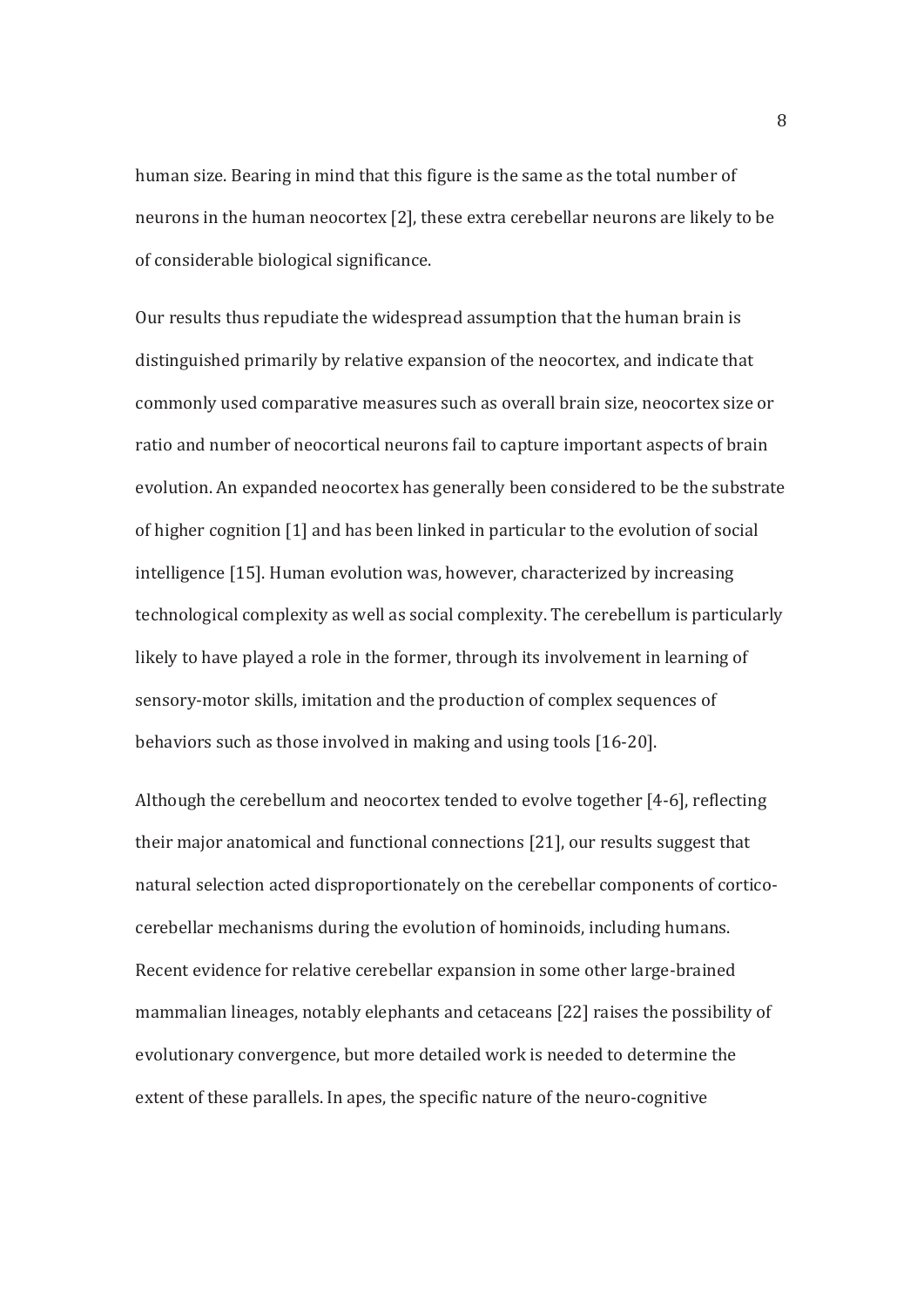enhancement may at a more detailed anatomical level be related to a unique feature of the hominoid cerebellum: a pattern of elaborate folding and increased surface area of the dentate nucleus, associated with a finer topographic mapping of the connections between the cerebellar cortex and the dentate nucleus [23]. Sultan et al [23] propose that this cerebellar specialization supports the computations necessary for longer and more complex sequences of motor acts. This idea is clearly congruent with both an initial locomotor impetus for cerebellar evolution at the origin of apes, and its further elaboration in the context of extractive foraging and tool use in great apes. In particular, it has been suggested that the capacity to flexibly construct and imitate hierarchically nested action sequences underlies specialized extractive foraging skills and tool use, and that such capacities are enhanced in great apes [24-27]. In turn, enhancement of these capacities is consistent with evidence for cerebellar contributions to planning and comprehension of complex sequences [18,23], and may have laid the foundations for syntactical aspects of language [28-31].

The confluence between different lines of evidence, namely the cognitive neuroscience of cerebellar function and its role in complex sequence production and comprehension, including language [18, 29-30], observations of technical intelligence and tool use in hominins and other great apes [24-28], the comparative anatomy of cerebellar fine structure [10,23], and our documentation of rapid cerebellar expansion, thus suggests that the current almost exclusive emphasis on the forebrain as the locus of advanced cognitive functions may be exaggerated, and points to a key role for the cerebellum in human cognitive evolution.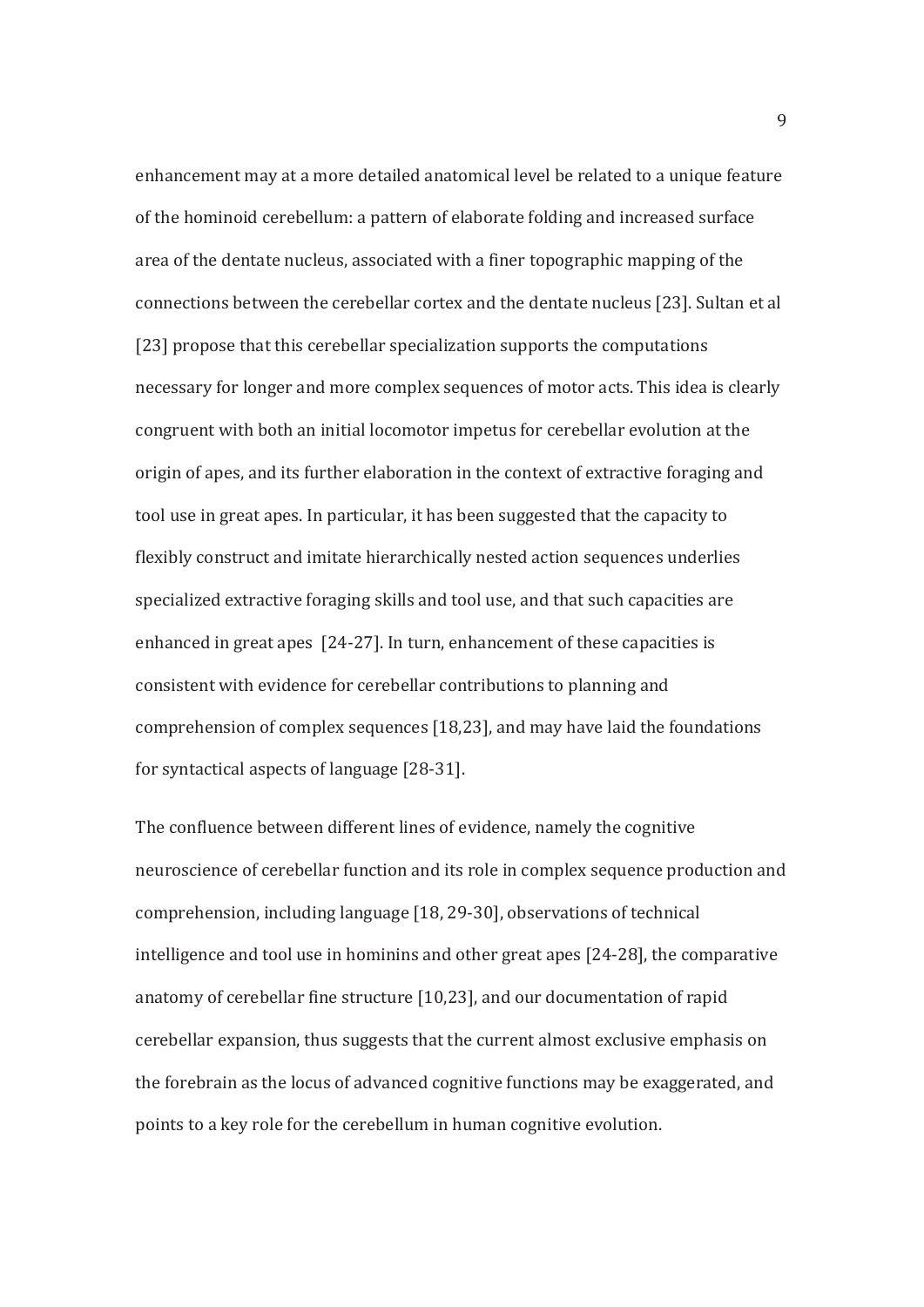#### Experimental procedures

#### *Data and Phylogeny*

Data on cerebellum and neocortex volumes  $(mm<sup>3</sup>)$  in anthropoid primates were collated from six primary sources. Mean species values were log-transformed prior to analysis. In addition, we obtained one data set on neocortical and cerebellar mass (g) one on volume of the cerebellar granule cell layer (μm3), and one on neuron numbers. These data and associated references are presented in Supplemental Table 1 and Supplemental Figure 1. For phylogenetic analyses (see below), we used the 10k Trees consensus primate phylogeny with GenBank species names [32]. The tree was pruned according to the species in our data set.

#### *Phylogenetic and Statistical Methods*

To determine the branch-wise rates of evolution separately for the cerebellum and neocortex, we used the Bayesian reversible-jump variable-rates model of trait evolution [33]. This model allows us to trace the evolutionary history of shifts in the rate and timing of evolution without specifying in advance where these events are located. To examine the cerebellar rate relative to neocortical, we apply the variable rates model in a phylogenetic regression framework, where log cerebellum volume is the dependent variable and log neocortex volume is the independent variable. This allows us to estimate the rate of cerebellum evolution while accounting for the neocortex. For each analysis, over the course of one billion of iterations after convergence, sampling every 100,000 to ensure each subsequent sample is independent, we record for each branch in the tree what its mean rate is. These mean rates are then be used to scale the branches of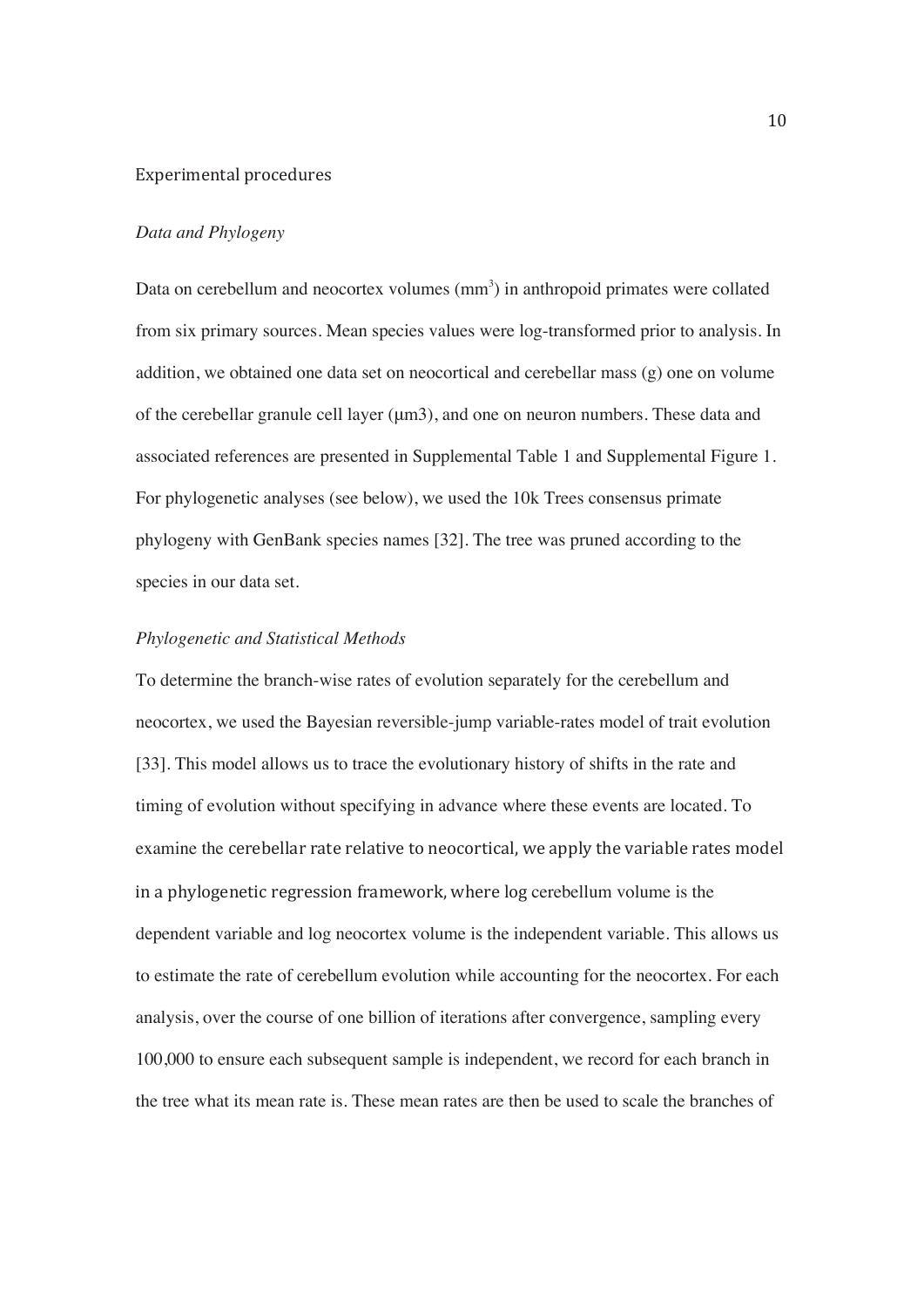phylogenetic tree to produce a scaled tree that better represent the evolution of the morphological trait of interest (the scaled branches are plotted in figure to along with the untransformed branches in time). We repeated each of our analyses multiple times to ensure convergence was achieved.

We reconstructed the ancestral states for each node in our tree while accounting for the rate variation revealed by the variable rates model of trait evolution (shown in Figure 1). Accounting for rate variation along the branches of the trees allows us to detect trends in size that would be opaque to other methods. We us *BayesTraits* following the protocol outlined in Organ *et al* [34] to impute the ancestral sizes as this approach has been show to outperform other methods for reconstruction ancestral states for continuously varying data [35]. This two stage Bayesian reconstruction methods first identifies the best fitting phylogenetic evolutionary model to the species data, then uses this model to infer unknown ancestral states at specified internal nodes in the tree – we ran the MCMC chains to the same specifications as above and plot the means of the posterior distributions in Figure 1.

We used Phylogenetic Least Squares (PGLS) [36-38] implemented in the R-package 'Caper' (http://cran.r-project.org/web/packages/caper/vignettes/caper.pdf) to compute maximum likelihood (ML) parameter estimates for regressions and to test for significant differences between apes and other species while accounting for the shared ancestry implied by our phylogeny. In each regression the phylogenetic signal is estimated as the value of  $\lambda$  of the residuals, varying between 0 (where the data have no phylogenetic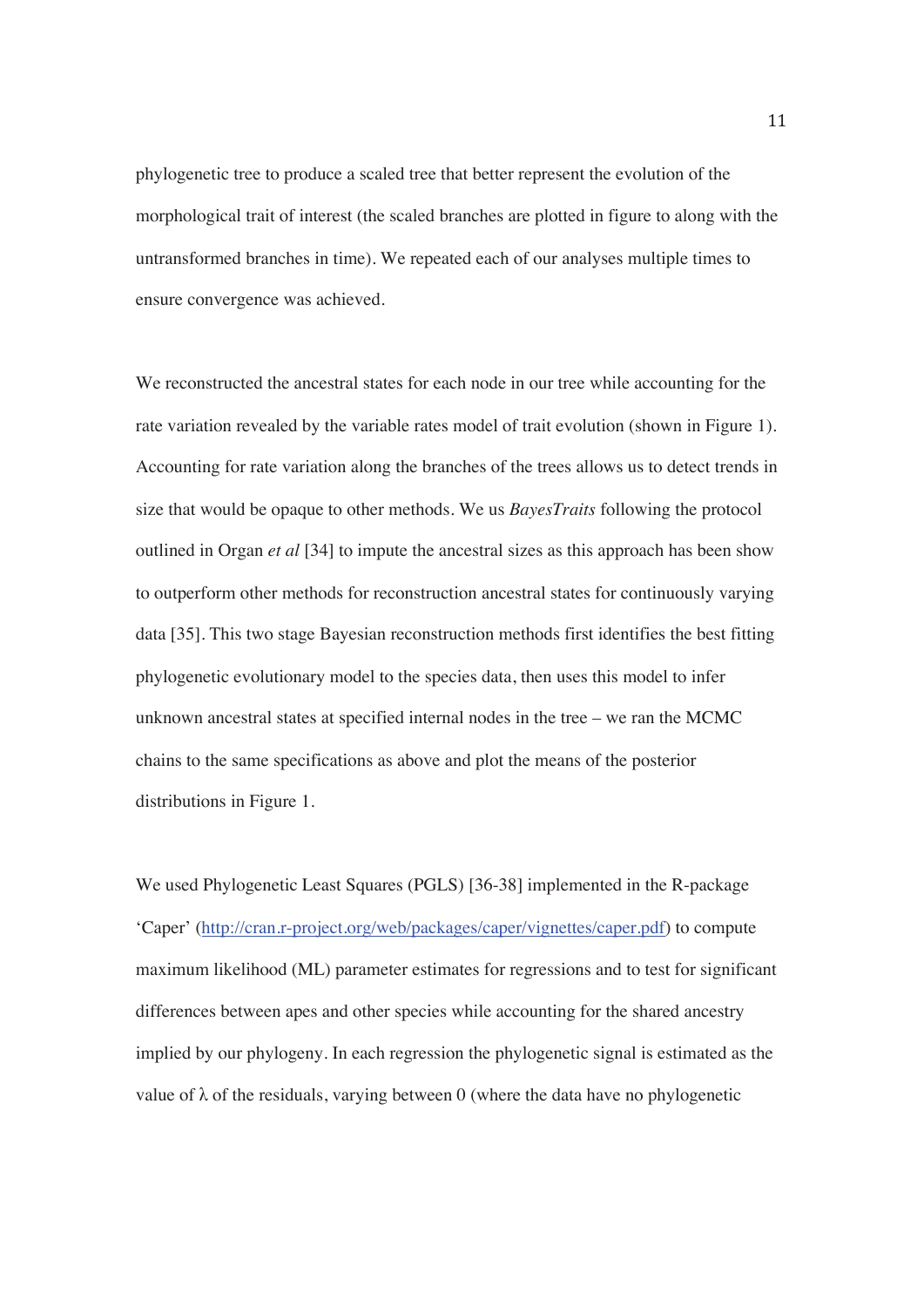structure) and 1 (where the best fit to the data is provided by a "Brownian Motion" model of trait evolution) [38], with variation at the tips proportional to the duration of common evolution [36-37]. The estimated ML value of  $\lambda$  is simultaneously estimated together with the other parameters in the model, thus controlling for phylogenetic signal in the data. Predicted values for an individual species based on the relationship between cerebellum and neocortex size can be tested using phylogenetic prediction, as outlined in Organ et al [34]

#### **Author contributions**

RB and CV contributed equally to this study.

#### Acknowledgements

RB was funded by a Leverhulme Fellowship (RF-2012-425). This work was initiated whilst RB was a Visiting Fellow at All Souls College Oxford. CV was funded by a Leverhulme Research Project Grant (RPG-2013-185). We thank Andrew Meade, Joanna Baker and four anonymous referees for helpful comments.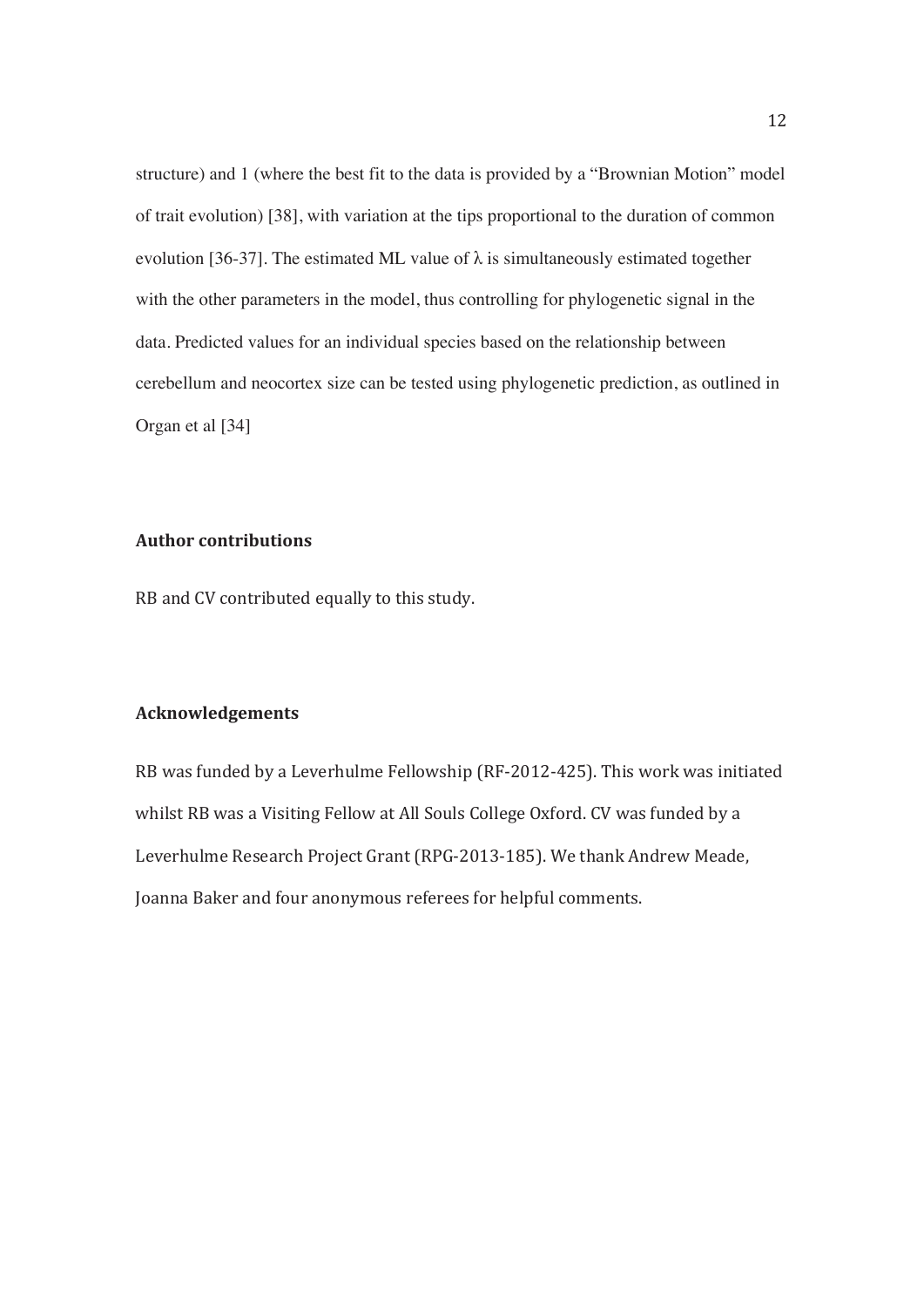#### References

- 1. Rakic, P. (2009). Evolution of the neocortex: a perspective from developmental biology. Nat. Rev Neurosci. 10, 724-735.
- 2. Azevedo F.A.C. et al (2009) Equal Numbers of Neuronal and Nonneuronal Cells Make the Human Brain an Isometrically Scaled-Up Primate Brain. J. Comp. Neurol. 513, 532-541.
- 3. Venditti, C., Meade, A., Pagel, M. (2011) Multiple routes to mammalian diversity. Nature 479, 393-39.
- 4. Whiting, B., and Barton, R.A. (2003). The evolution of the cortico-cerebellar complex in primates: anatomical connections predict patterns of correlated evolution. *J. Hum. Evol.* 44, 3-10
- 5. Smaers, J.B., Steele, J., and Zilles, K. (2011) Modeling the evolution of corticocerebellar systems in primates. Ann. N.Y. Acad. Sci. 1225, 176-190.
- 6. Barton, R.A. (2012) Embodied cognitive evolution and the cerebellum. Phil. *Trans. R. Soc. B* 367, 2097-2107
- 7. Povinelli, D.J., and Cant, J.G.H. (1995). Arboreal clambering and the evolution of self-conception. *Q. Rev.Biol.* 70, 393-421..
- 8. Gebo, D.L. (1996) Climbing, Brachiation, and Terrestrial Quadrupedalism: Historical Precursors of Hominid Bipedalism. Am. J. Phys. Anth. 10155-92
- 9. Rilling, J.K., and Insel, T.R. (1998) Evolution of the cerebellum in primates: differences in relative volume among monkeys, apes and humans. Brain Behav. Evol. 52, 308-314.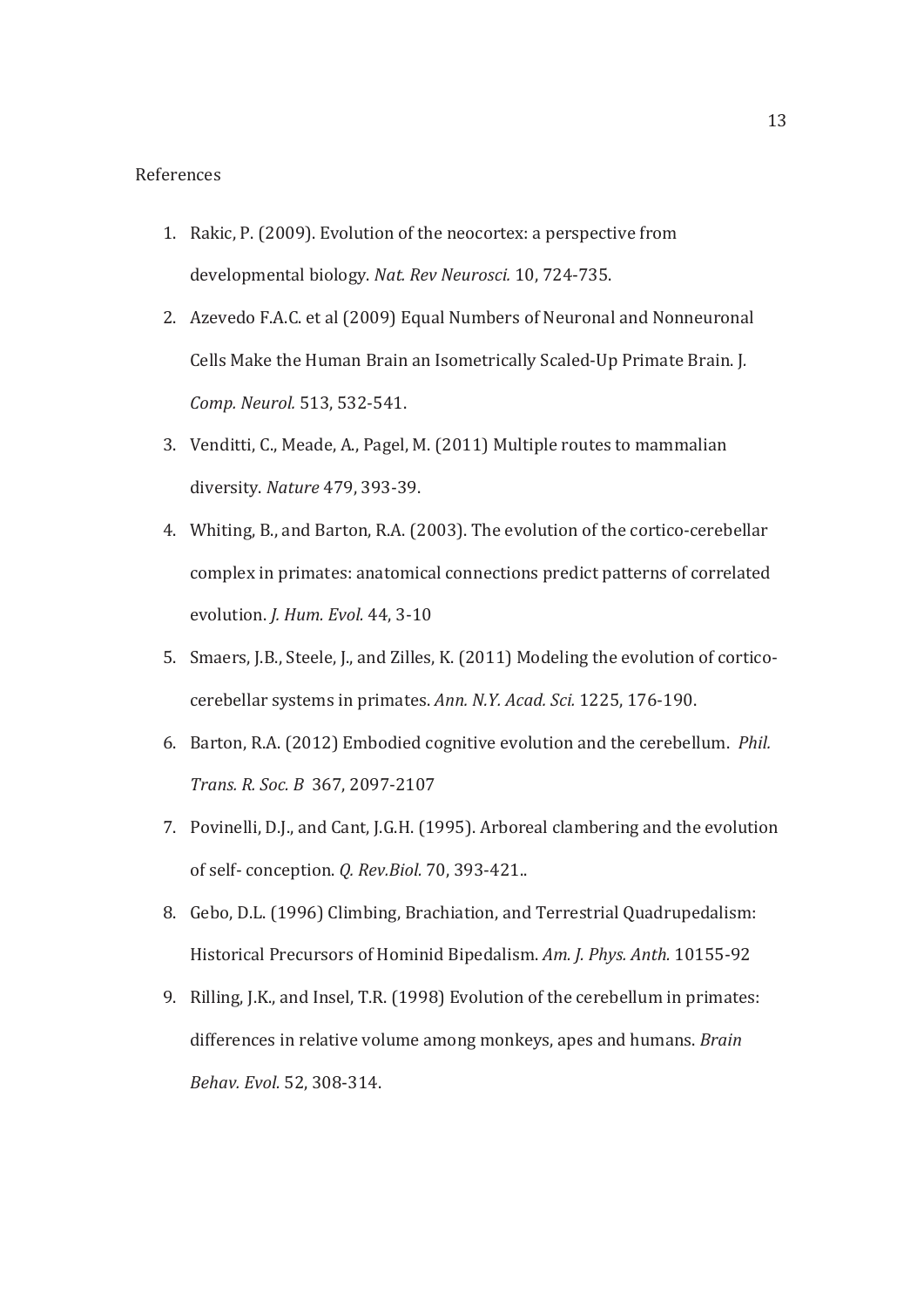- 10. MacLeod, C.E., Zilles, K., Schleicher, A., Rilling, J.K., and Gibson, K.R. (2003) Expansion of the neocerebellum in Hominoidea. *J. Hum. Evol. 44, 401-429.*
- 11. Herculano-Houzel, S. (2010). Coordinated scaling of cortical and cerebellar numbers of neurons. Frontiers neuroanat. 4, 1-8.
- 12. Finlay, B.L. & and Darlington, R.B. (1995). Linked regularities in the development and evolution of mammalian brains. Science 268, 1578-1584.
- 13. Zhang, K and Sejnowski, T.J. (2000). A universal scaling law between gray matter and white matter of the cerebral cortex. PNAS 97, 5621-5626. Wang
- 14. Wang, SH et al. (2008) Functional trade-offs in white matter axonal scaling. *J.*  $Neurosci. 28, 4047-4056.$
- 15. Dunbar, R. I. M. and Shultz, S. (2007). Evolution in the social brain. Science 317, 1344-1347.
- 16. Koziol, J.F., Budding, D., Andreasen, N., D'Arrigo, S., Bulgheroni, S., Imamizu, H., Ito, M., Manto, M., Marvel, C., Parker, K., et al. (2014) Consensus Paper: The Cerebellum's Role in Movement and Cognition. Cerebellum 13, 151-177.
- 17. Imamizu, H., Miyauchi, S., Tamada, T., Sasaki, Y., Takino, R., Putz, B., Yoshioko, T. and Kawato, M. (2000). Human cerebellar activity reflecting an acquired internal model of a new tool. Nature 403, 192-195.
- 18. Leggio, M.G., Chiricozzi, F.R., Clausi, S., Tedesco, A.M., and Molinari, M. (2011). The neuropsychological profile of cerebellar damage: The sequencing hypothesis. Cortex 47 137-144.
- 19. Jackson, P. L., Meltzoff, A.N., and Decety, J. (2006). Neural circuits involved in imitation and perspective-taking. NeuroImage 31, 429 - 439.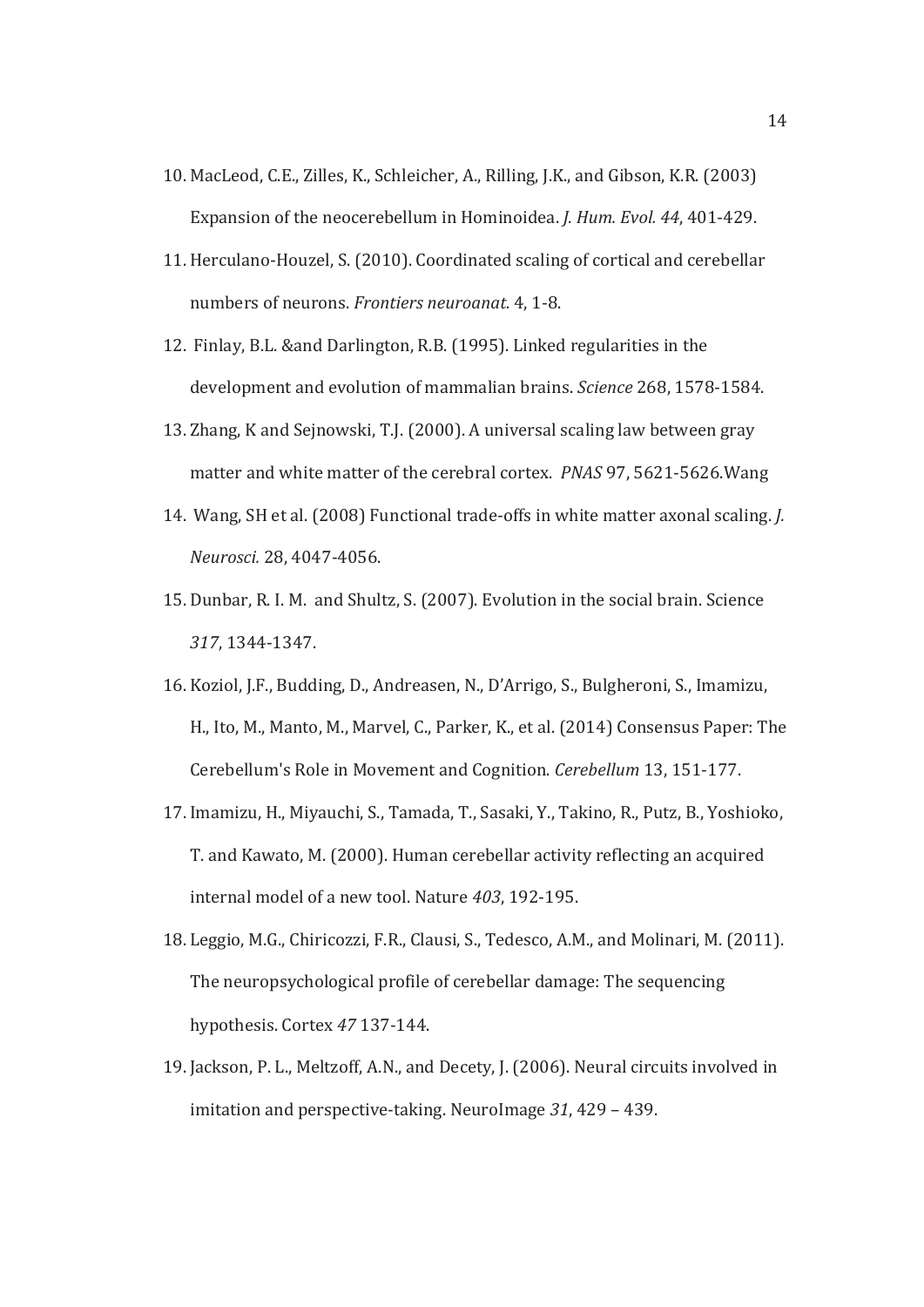- 20. Sultan (2005) Why some bird brains are larger than others. Current Biology 15, R649-R650
- 21. Ramnani, N. 2006 The primate cortico-cerebellar system: anatomy and function. Nat. Rev. Neurosci. 7,511. (doi:10.1038/nrn1953)
- 22. Busisiwe C., Maseko, M.A., Spocter, M.H. and Manger P.R. (2012) Elephants have relatively the largest cerebellum size of mammals. Anat. Rec. 295, 661-672.
- 23. Sultan, F., Hamodeh, S., and Baizer, J.S. (2010). The human dentate nucleus: a complex shape untangled. Neuroscience 167, 965-968.
- 24. Byrne RW (2007) Culture in great apes: using intricate complexity in feeding skills to trace the evolutionary origin of human technical prowess. *Phil. Trans. R. Soc. B* (2007) 362, 577-585
- 25. Stout, D., and Chaminade, T. (2012) Stone tools, language and the brain in human evolution. *Phil. Trans. R. Soc. B* 367, 75-87
- 26. Schmitt, V., Pankau, B., and Fischer, J. (2012) Old World Monkeys Compare to apes in the Primate Cognition Test Battery. PLoS One e32024
- 27. Byrne, R.W. and Bates, L.A. (2010) Primate Social Cognition: uniquely primate, uniquely social, or just unique? Neuron 65, 815-830.
- 28. Byrne, R.W. (2002) Parsing behavior: a mundane origin for an extraordinary ability? In N J Enfield and S Levinson (Eds.) "Roots of human sociality. Culture, cognition and interaction". Berg, Oxford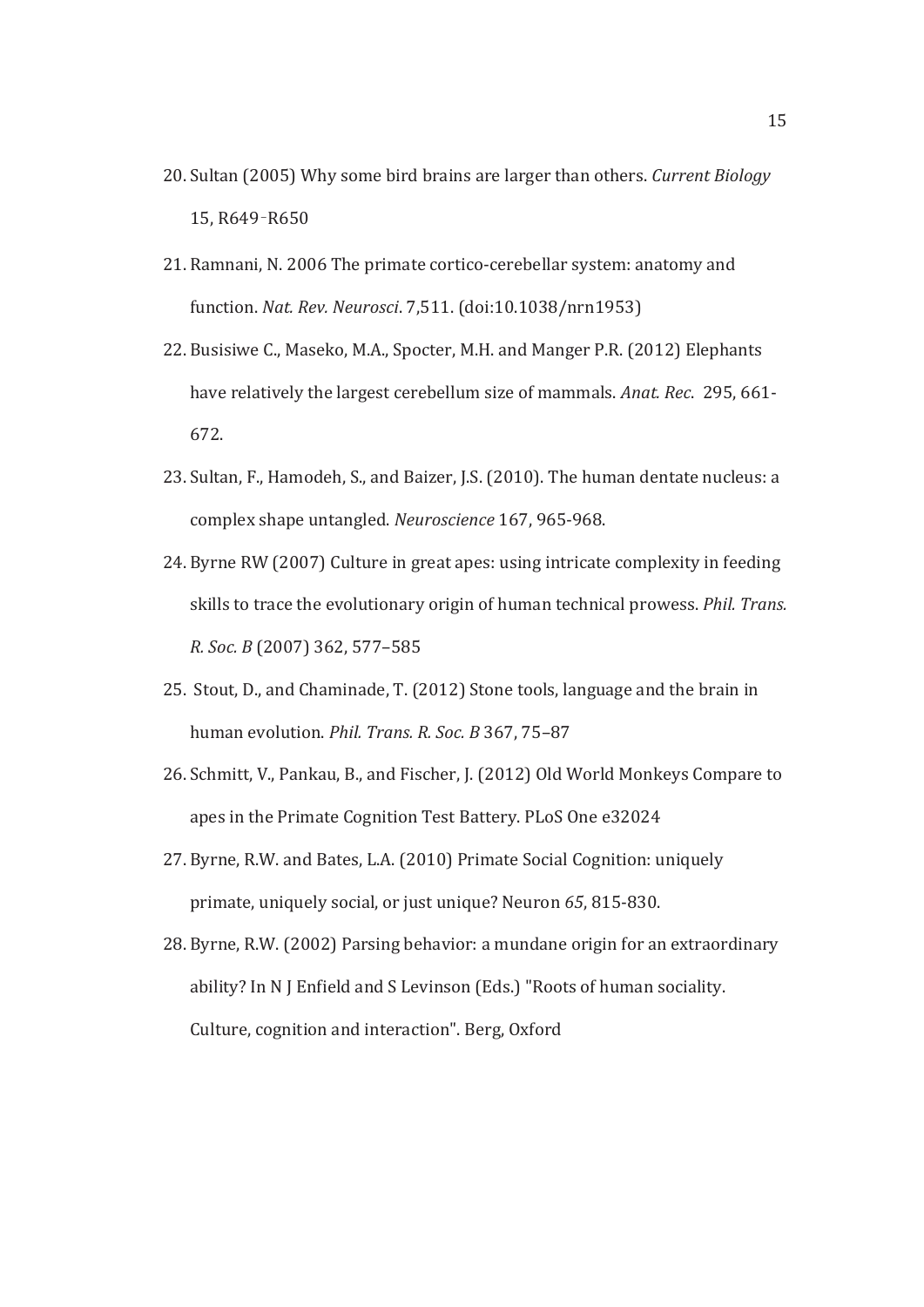- 29. Londei, A., D'Ausilio, A., Basso, D., Sestieri, C., Del Gratta, C., Romani, G. L. and Belardinelli, M. O. 2010 Sensory-motor brain network connectivity for speech comprehension. Hum.Brain Mapp. 4, 567 - 580.
- 30. Ackerman, H. (2008). Cerebellar contributions to speech production and speech perception: psycholinguistic and neurobiological perspectives. Trends neurosci. 31, 265-272.
- 31. Fitch, T.W. (2011) The evolution of syntax: an exaptationist perspective. *Frontiers evol. neurosci.* 3 (9), 1-12.
- LK9 Arnold, C., L. J. Matthews, and C. L. Nunn. 2010. The *10kTrees Website*: A New Online Resource for Primate Phylogeny. *Evolutionary Anthropology* **19**:114-118.
- 33. Venditti, C., Meade, A. and Pagel, M. (2011) Multiple routes to mammalian diversity. *Nature*, 479, 393-396.
- 34. Organ, C.L., Shedlock A.M., Meade, A., Pagel, M., and Edwards, S.V. (2007) Origin of avian genome size and structure in non-avian dinosaurs. Nature 446, 180-184.
- 35. Montgomery, S.H., Capellini, I., Barton, R.A. and Mundy, N.I. (2010). Reconstructing the ups and downs of primate brain evolution: implications for adaptive hypotheses and *Homo floresiensis. BMC Biology* 8(9).
- 36. Pagel MD (1999) The maximum likelihood approach to reconstructing ancestral character states of discrete characters on phylogenies. Syst Biol 48:612–622.
- 37. Rohlf FJ (2001) Comparative methods for the analysis of continuous variables: Geometric interpretations. Evolution 55(11):2143–2160.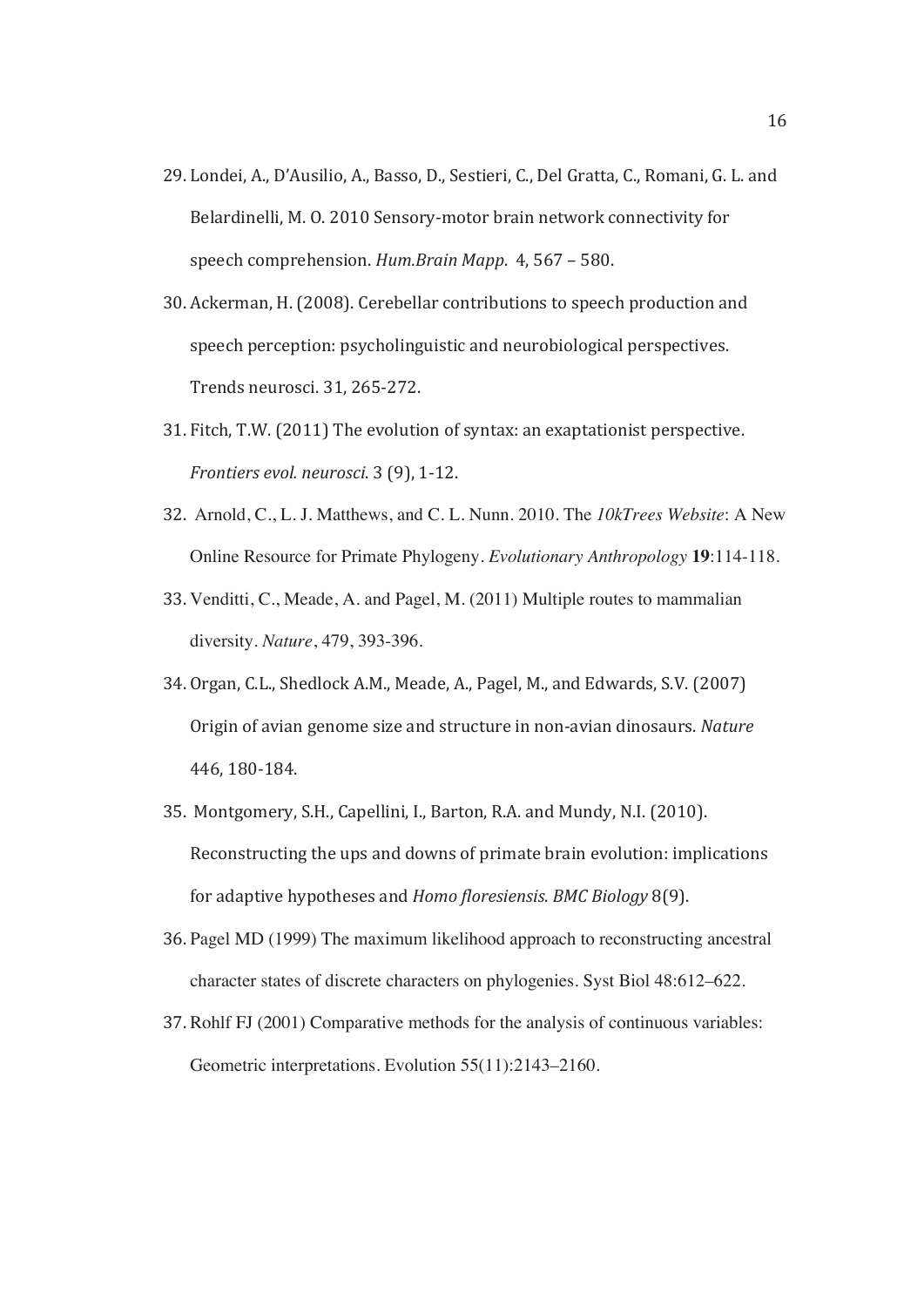# 38. Freckleton RP, Harvey PH, Pagel MD (2002) Phylogenetic analysis and comparative data: A test and review of evidence. *Am Nat* 160(6):712–726.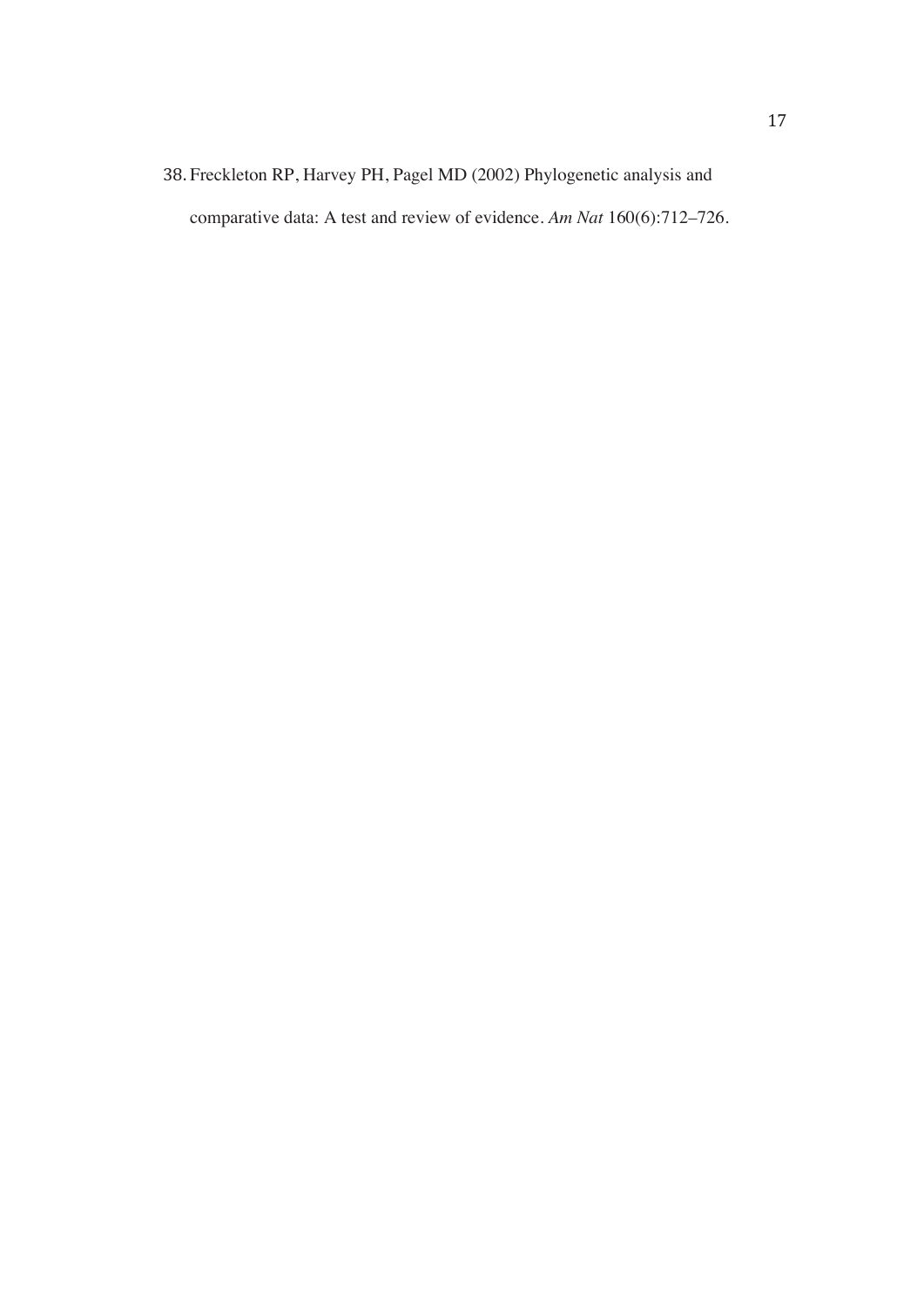#### **Figure legends**

Figure 1. Ancestral reconstruction of changes in cerebellum (A) and neocortex (B) volume during anthropoid primate evolution taking account of rates of evolution (see Methods). Smaller points show reconstructed volumes and large points display the species data. The grey points are non-apes and colour coding of the ape points corresponds to the branches displayed in the inset tree. The points are connected to show the phylogenetic relationships.

Figure 2. Relative rates of cerebellar evolution in anthropoid primates compared to time (see methods).  $\overline{A}$ . The phylogeny shows the topology of the tree used for phylogenetic analyses, with each ape branch displayed in a different colour. **1b.** The plot displays relative rates of cerebellar evolution (controlling for rates of neocortical evolution) on the y-axis as a function of branch lengths in time, on the xaxis. The colour coding of the points corresponds to the branches displayed in A. Black circles are non-ape branches on which relative cerebellum size increased, grey circles are non-ape branches on which relative cerebellum size decreased (thus grey circles falling above the prediction intervals represent non-ape branches with relatively rapid rates of relative cerebellar *decrease*). The regression line and shaded 95% prediction intervals are fitted to the non-ape branches showing increases in relative cerebellum volume. All ape branches showed an increase in relative cerebellum size. 9 out of the 11 ape branches fall outside prediction intervals and a phylogenetic ANCOVA demonstrates that apes had higher relative rates of change compared to all other anthropoid primates (see text).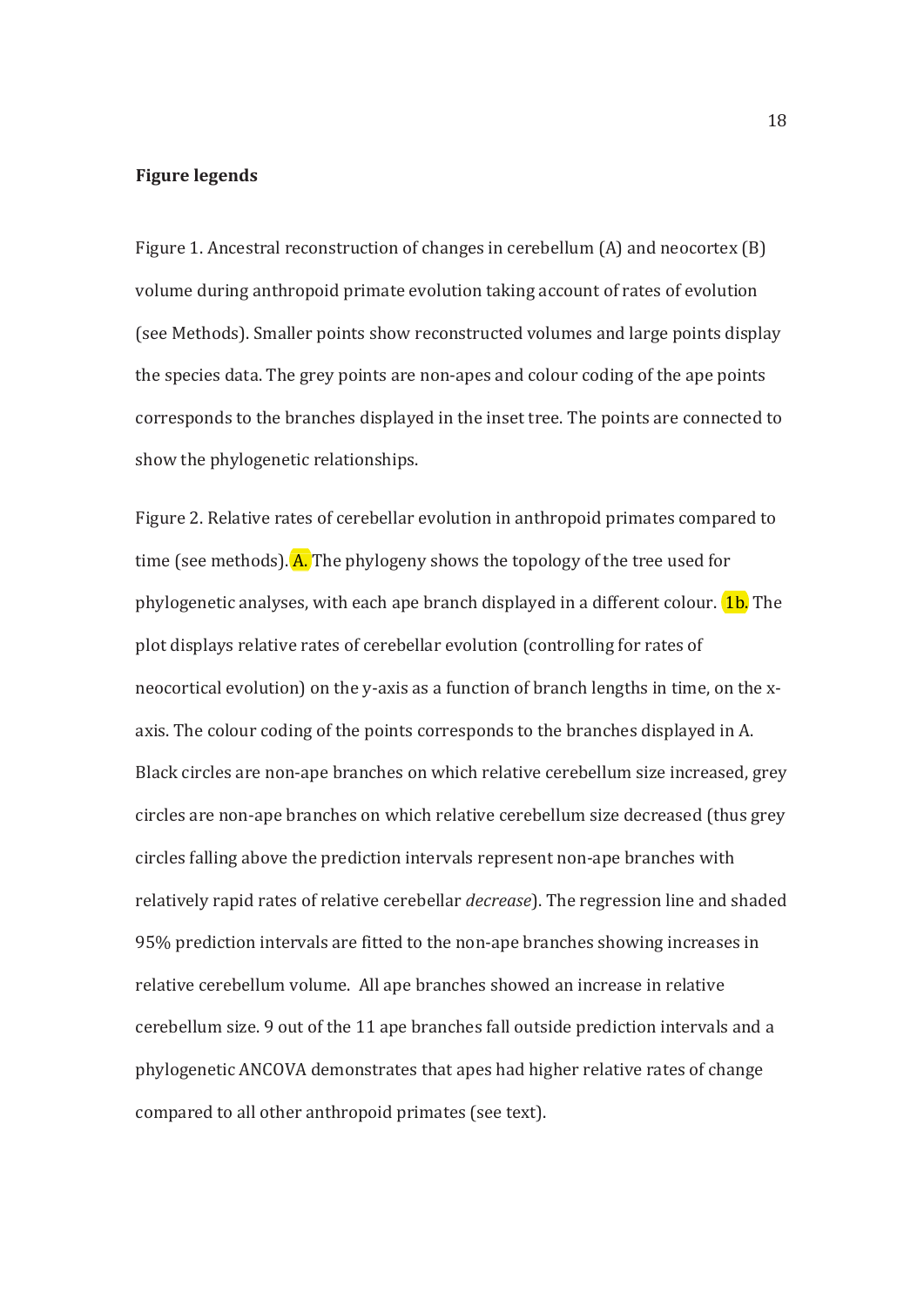Figure 3. Log cerebellum volume relative to log neocortex volume size in apes (coloured points coded as implied by the terminal branches of the inset tree and dotted regression line) compared to other anthropoid primates (grey points and black regression line). A phylogenetic ANCOVA demonstrates that cerebellum volume is significantly larger relative to neocortex volume in apes (see text).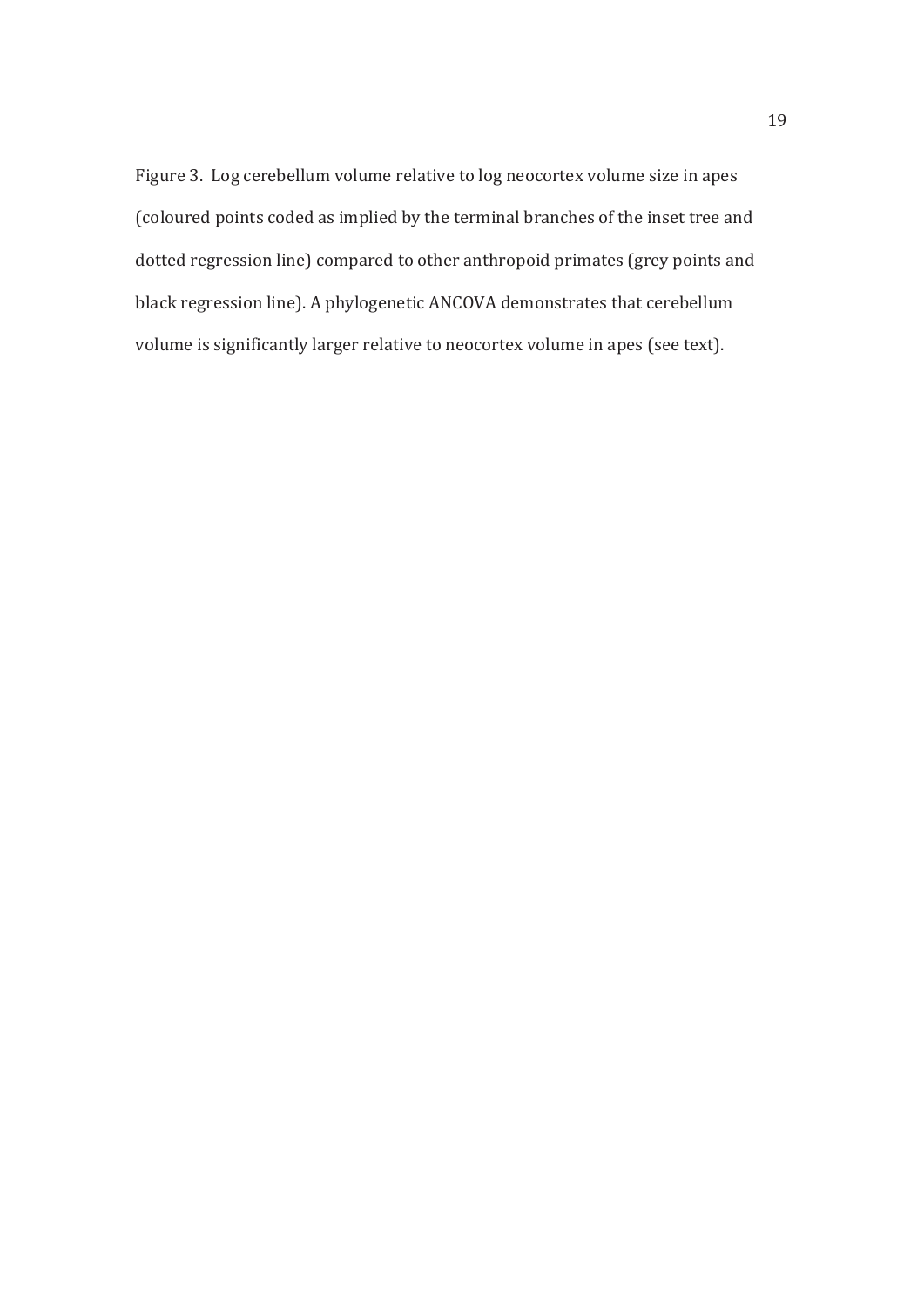|                                                             | x-fold increase in rate of cerebellum<br>evolution relative |                  |
|-------------------------------------------------------------|-------------------------------------------------------------|------------------|
| <b>Phylogenetic branch</b>                                  | to rate of neocortex evolution                              |                  |
|                                                             | Compared to                                                 |                  |
|                                                             | other non-ape                                               | Compared to all  |
|                                                             | branches that                                               | non-ape branches |
|                                                             | show increases in                                           |                  |
|                                                             | size                                                        |                  |
| Branch leading to Homo                                      | 3.55                                                        | 3.14             |
| Branch leading to Pan troglodytes                           | 4.10                                                        | 3.56             |
| Branch leading to Pan paniscus                              | 5.89                                                        | 5.35             |
| Branch leading to Gorilla                                   | 3.52                                                        | 3.20             |
| Branch leading to Pongo                                     | 1.53                                                        | 1.44             |
| Branch leading to Hylobates                                 | 1.18                                                        | 1.25             |
| Branch leading to Pan paniscus<br>and Pan troglodytes       | 4.06                                                        | 3.57             |
| Branch leading to Pan paniscus,<br>Pan troglodytes and Homo | 1.12                                                        | 0.58             |
| Branch leading to Gorilla, Pan                              |                                                             |                  |
| paniscus, Pan troglodytes and                               | 1.74                                                        | 1.34             |
| Homo                                                        |                                                             |                  |
| <b>Branch leading to Great Apes</b>                         | 0.35                                                        | 0.12             |
| <b>Branch leading to Apes</b>                               | 1.52                                                        | 1.26             |

Table 1: Branchwise increases in relative rates of cerebellum evolution within the ape clade (see text for explanation)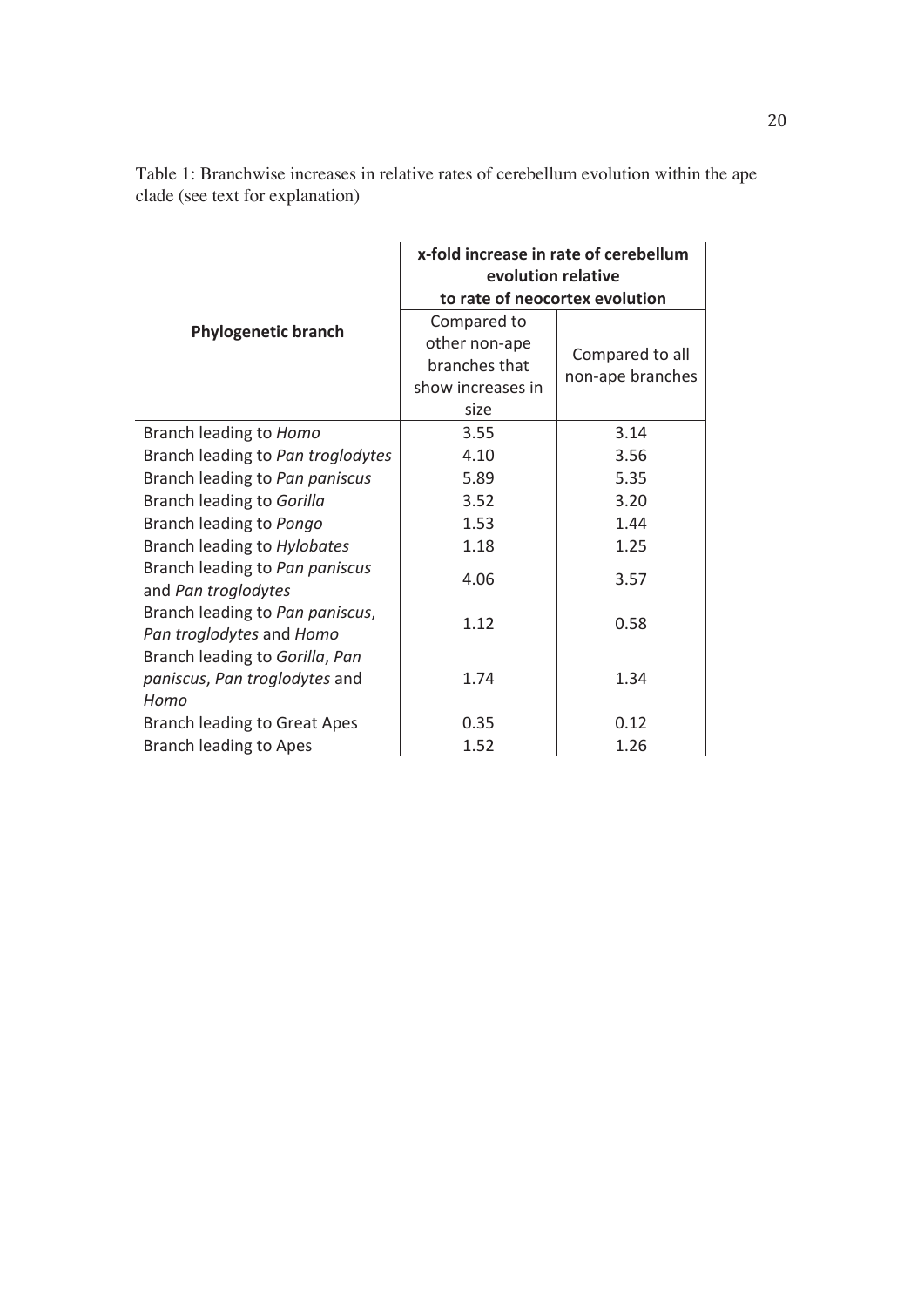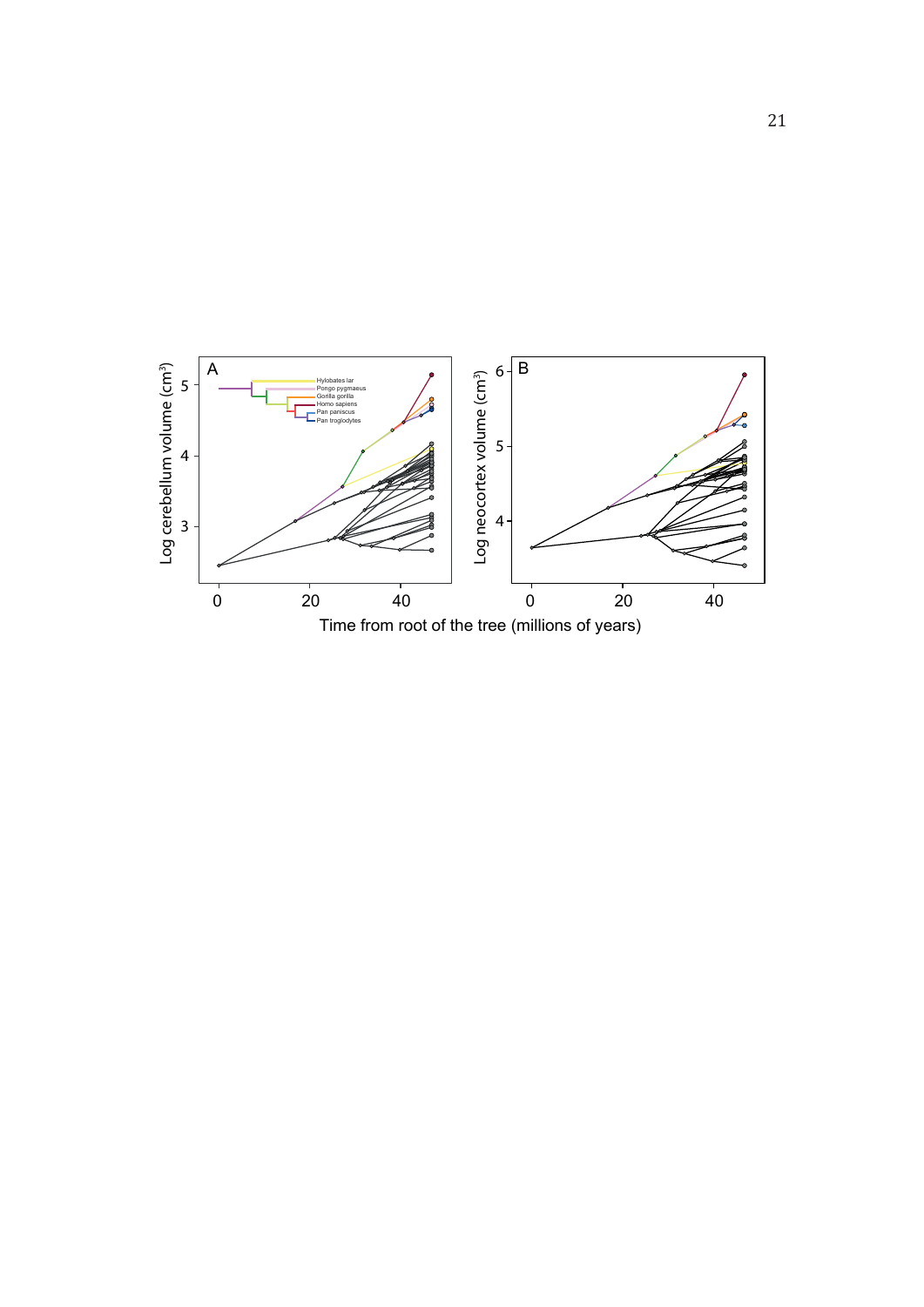